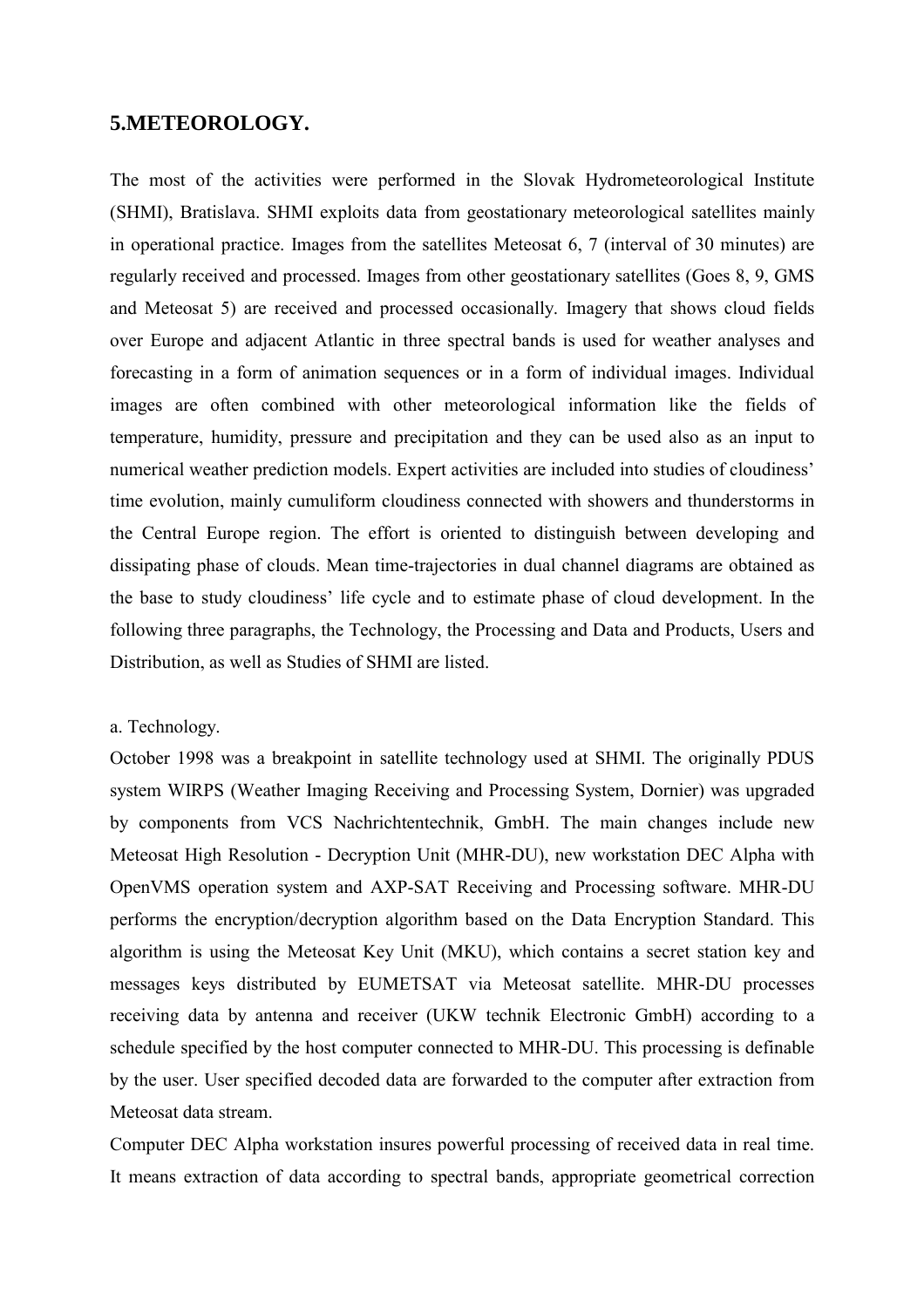and cartographic map projection, calibration and production of image files. Image files can be directly displayed on the monitor, coloured, zoomed and animated by visualisation software.

### b. Processing.

Processing before system upgrade has been performed by one of the Unix computers with self-made software utilities that included all necessary operations with data after their acquisition by receiver (decoding and keys acquisition, data extraction, geometrical transformation, calibration, products' generation and dissemination to users). Almost all these operations could be replaced by new workstation and AXP-SAT software besides some special routines developed at SHMI for production of 3D-IR image, multichannel composite and special compressed IR image intended for the low-cost processing workstation at Regional offices and Meteorological stations (IMS product). Navigation facility of AXP-SAT contains a set of projections, which can be selected by user. The most used projections are Lambert conformal projection and Geostationary (Geosat) projection.

## c. Data and Products.

The following formats are received regularly: Meteosat A-format - Earth disc from Meteosat 7, channels IR, WV, VIS Meteosat B-format - Europe and adjacent Atlantic, channels IR, WV, VIS Meteosat 5 - India and Indian Ocean, channels IR, VIS Goes E - North and South America channels IR, VIS Goes W - Pacific Ocean, channels IR, VIS GMS - Japan, Australia, channels IR, VIS;

### d. Users and Distribution

The distribution is performed by Ftp-program to all computers where there is the necessity to use satellite imagery. Main users are general weather forecast offices and offices for aviation. The set of products listed above is transmitted to these users and used for weather analyses and forecasting in a form of animation sequences to observe time development of the clouds or as a single image combined with other meteorological data like fields of temperature, humidity, pressure, etc.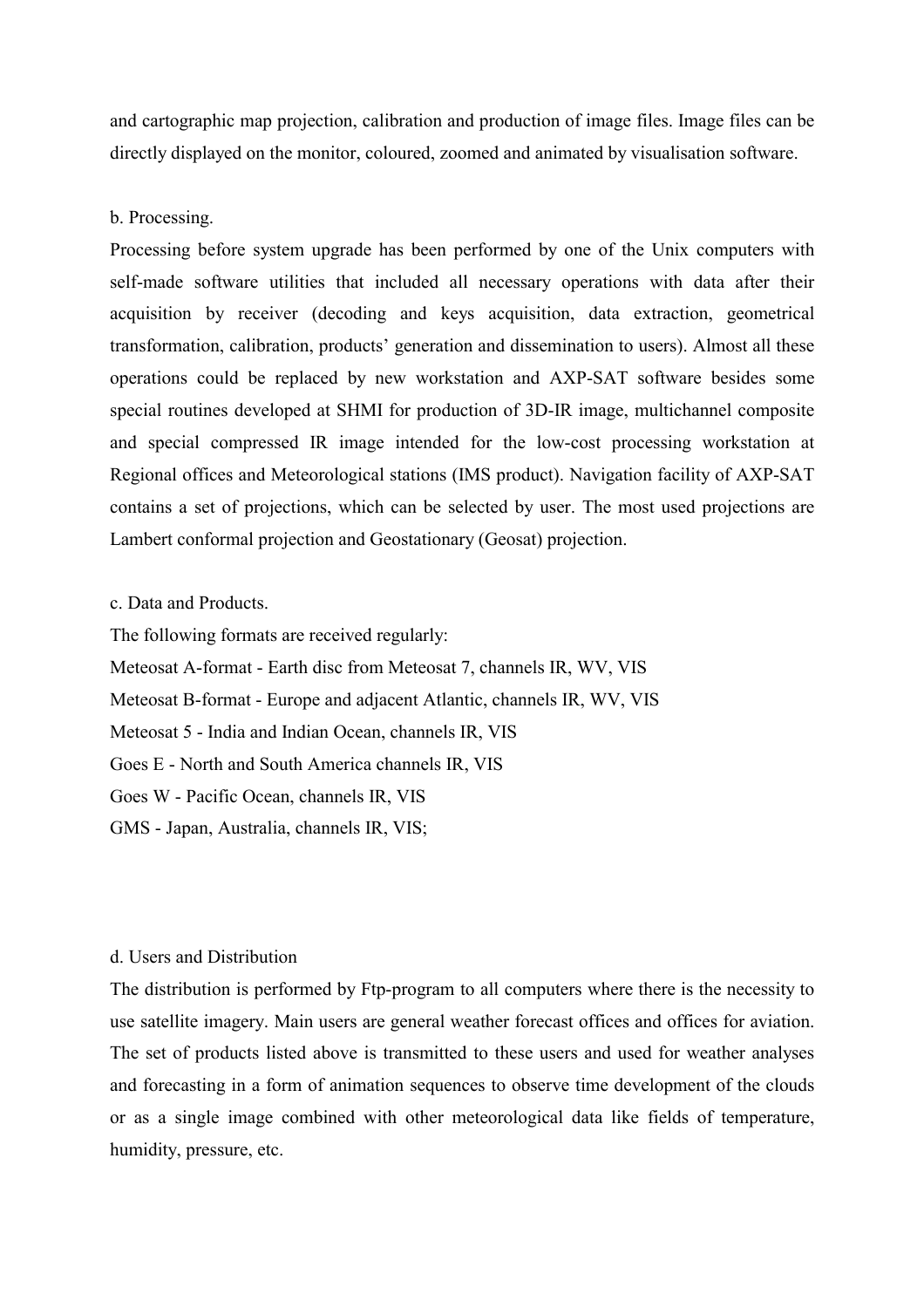### e. Studies.

Expert study is oriented to cloudiness' time evolution, mainly cumuliform cloudiness connected with the showers and thunderstorms in the Central Europe region. Mean timetrajectories in dual channel diagrams are obtained as the base to study cloudiness' life cycle and to estimate phase of cloud development. Two years of summer season data have been processed and there have been obtained mean time-trajectories for cloud midpoints' multichannel values; trajectories are thought in diagrams IR-WV, IR-VIS and WV-VIS, respectively. Database from which the trajectories have been derived has been created manually. Every single cloud has been evaluated subjectively and inserted consequently into database. The results of the study give some possibility to distinguish in some cases between developing and dissipating phase of clouds. The results can be considered as a part of input to conceptual models, as descriptors of appearance, time duration, size and intensity of meteorological phenomena from the satellite point of view.



Prizemna teplota + IR METEOSAT 221200 evn∩p

SHMI Bratislay Copyright  $(c)$